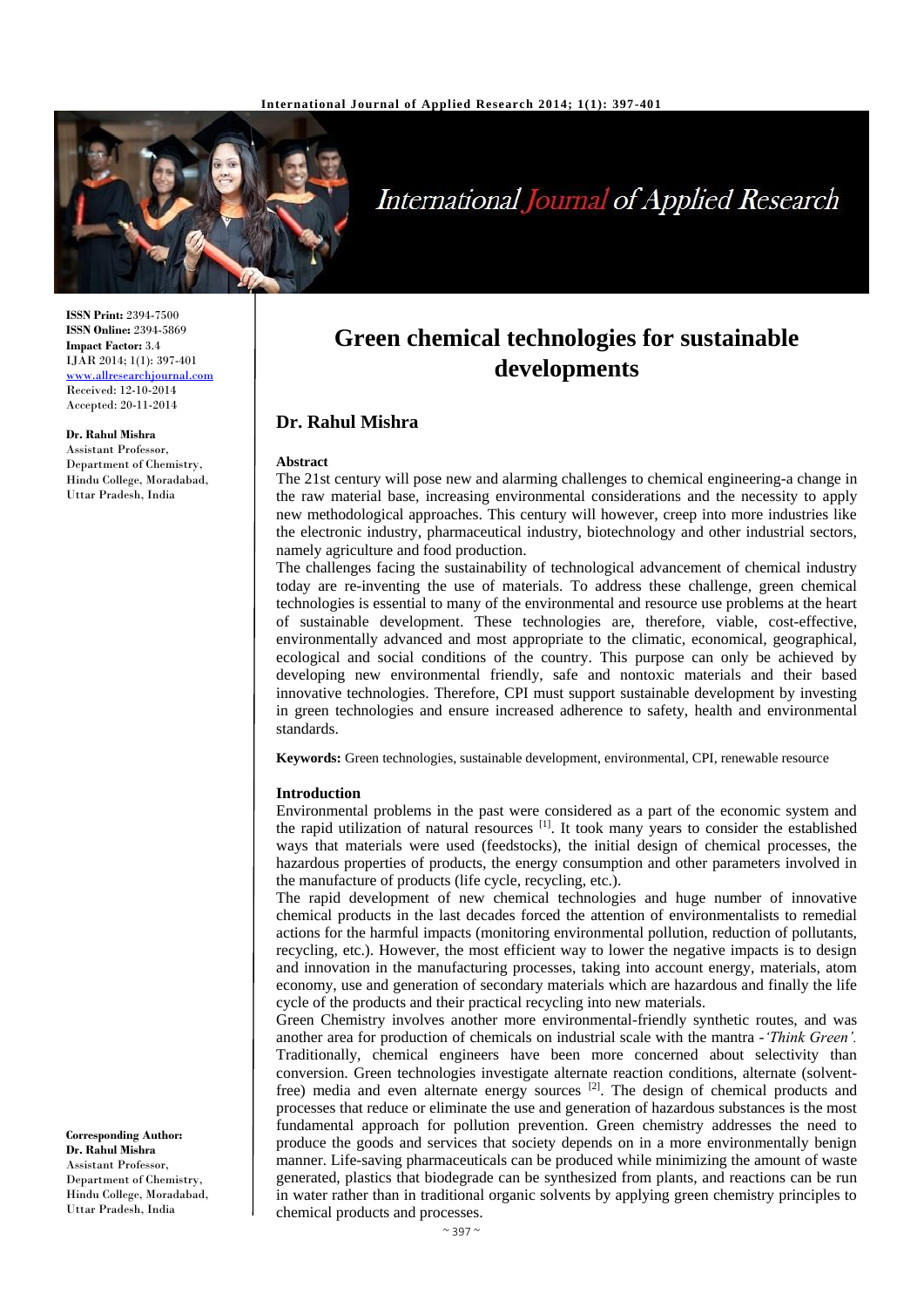### **Role of Green Chemical Technology**

Green chemical technologies have eliminated waste, improved safety, enhanced security, and saved industry money. This paper describes the principles of green chemistry, provide industrial and academic examples of greener technologies, and highlight the economic benefits of adopting environmental friendly processes. The chemical process industry aims particularly at energy, capital expenditure and variable feedstock cost savings due to fierce global competition and requirements for sustainable

development.

Increasingly novel processes are used in the industry to achieve these aims [3].

# **They are used in**

- a. existing processes to renew parts;
- b. process redesigns based on existing feedstock and catalysts;
- c. Innovative processes (new feed stocks, new catalysts, new process routes, new multifunctional equipment).



Fig 1: Focal Areas of Chemistry and Chemical Engineering for Sustainable Development<sup>[3]</sup>.

The escalating globalization of the chemical process industries (CPI) is bringing an environmental awareness to various corners of the world at a pace never anticipated in the past. Green Chemical Engineering (GCE) is much more than a method for focusing environmental problems [3]. It recommends a framework for achieving innovation. Time and again, companies looking to the future through the lens of GCE have enjoyed tremendous environmental and economic returns.

Thus GCE has ways to enhance the environment also have encouraging impact on the client's bottom line. Avoiding the generation of waste (including energy) or pollutants can often be more cost-effective than controlling or disposing of pollutants once formed. Sustainable development is often used synonymously, but is more of an economical term describing how our economy should develop, and implying that rise in quantity is not necessarily the goal, but rather an increase in quality [4].

## **Sustainability concepts**

Sustainable development has become the accepted convention for global economic development and environmental protection since the end of the twentieth century.

The three major aspects of sustainable development are environment, economy, and community [4]. In this context, it is necessary to consider the following steps  $[4, 5]$ .

- 1. The natural step
- 2. Pollution prevention
- 3. Design for environment
- 4. Eco-efficiency
- 5. Eco-effectiveness
- 6. Cradle-to-cradle design
- 7. Industrial ecology

8. Environmental management, Systems/sustainable management Systems

## **Pollution Prevention**

Pollution prevention integrates the concepts of source reduction and recycling. Source reduction is nothing but those multimedia activities that avoid waste generation and contaminant discharge. Recycling, for the purposes of pollution prevention, is a process in which a waste material is reused in the original manufacturing process or another process.

### **Design for Environment (DFE)**

Design for Environment (DFE) is the logical consideration during design of issues associated with environmental safety and health over the complete product life cycle.

## **Eco-Efficiency**

Eco-efficiency has been portrayed as doing more with less. It includes reducing waste, pollution and natural resource reduction (thus incorporating the concept of pollution prevention).

Eco-efficiency is possibly the simplest way to go, and the logical follow-up to the progress that has been made in the area of environmental management [5]. After which comes a time of "beyond compliance", where businesses are finding that it can be to their benefit to not just adhere to the letter of the law, but to go beyond it.

### **Eco-Effectiveness**

Proponents of eco-effectiveness point out those natural systems as inefficient, but they are certainly effective, and signify the ideal systems, which our systems must imitate in order to achieve sustainability.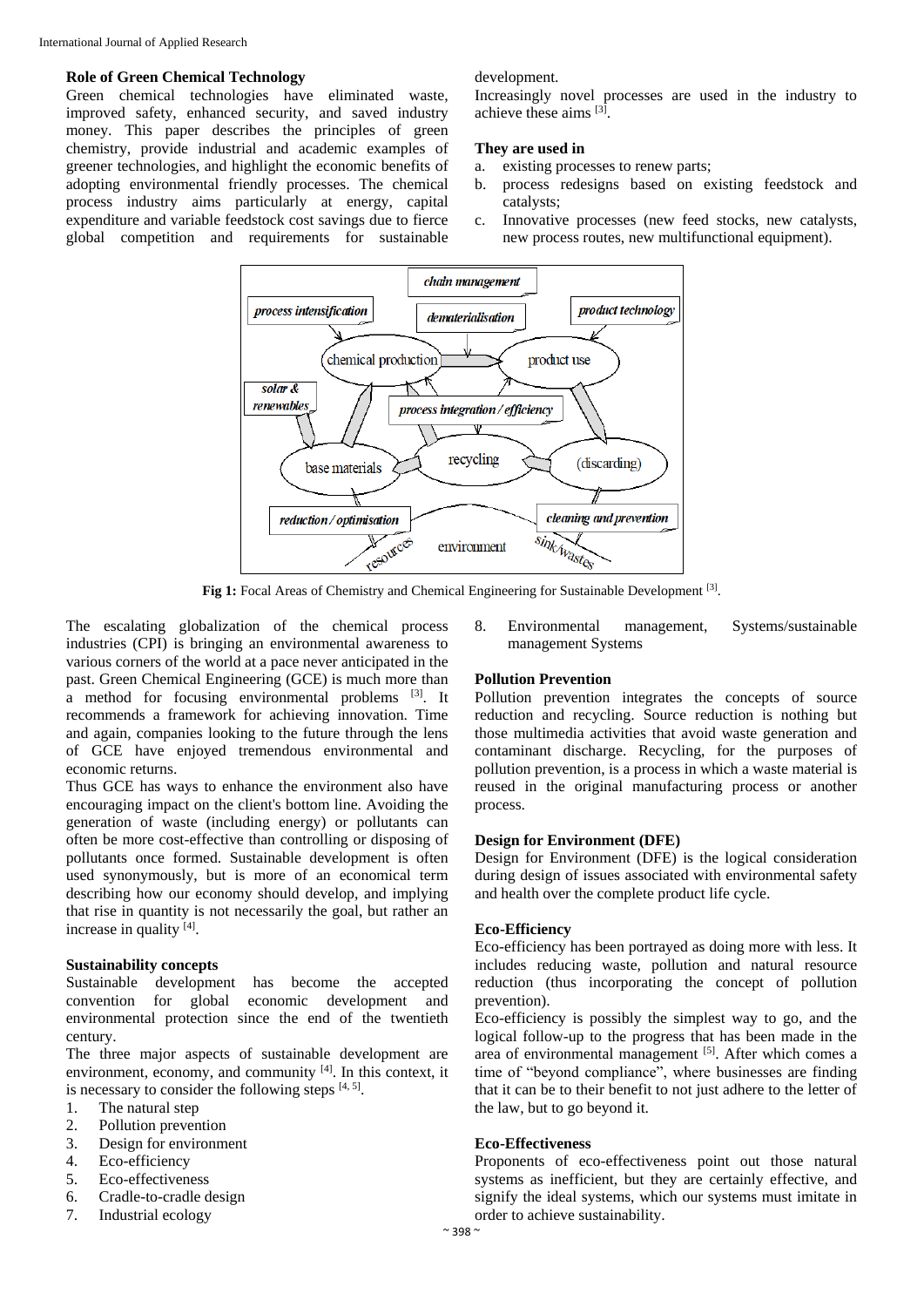# **Environmental management, systems/sustainable management systems**

A typical environmental management system includes, establishment of an environmental policy that includes commitments to continual improvement, compliance, and pollution prevention, environmental planning to identify major environmental impacts, controlling these activities to minimize their impact on the environment; and setting environmental performance objectives and targets and tracking progress toward meeting them [6].

Sustainability management systems are similar, but go one step further in that they provide a sustainability-based framework on which to base the targets developed by the EMS. One example is the combination of TNS with EMS.

# **Twelve principles of green engineering**

Green engineering principles are based on the green chemistry principles, given by Paul Anastas and Julie Zimmerman to help guide chemical engineers  $[1, 2]$ . As for the Green Chemistry principles, the twelve Green Engineering principles recommend a basis for chemical engineers to apply to design a new materials, products, processes and systems.

Making products, processes and systems more intrinsically benign can be done by either changing the inherent nature of the system, or changing the circumstances/conditions of the system to lower the issue of toxins and allied exposure to damaging effects, or both. The twelve principles are summarized as follows [1, 2].

- **1. Inherent rather than circumstantial:** The inherent nature of the chosen material should be taken into account to guarantee that it is as benign as possible (i.e. non-toxic, and/or minimum energy and materials inputs necessary to finish the process).
- **2. Prevention instead of treatment:** Materials and processes that produce minimum waste should be utilized. Thus we can prevent expenditure and hazard linked with substances that would otherwise have to be treated and disposed off.
- **3. Design for separation:** Products should be intended with physical and chemical properties that allow selfseparation processes, to decrease garbage and conserve in separation operation time and costs.
- **4. Maximize mass, energy, space and time efficiency:** Products, processes, and systems should be designed to maximize mass, energy, space, and time efficiency
- **5. Output-pulled versus input-pushed:** Through the use of energy and material, one can design products, processes, and systems as "output-pulled" rather than "input-pushed"
- **6. Conserve complexity:** Surrounded entropy and complexity must be observed as a savings when deciding design selection on recycle, reuse, or favorable disposition.
- **7. Durability rather than immortality:** Products should be designed to have a targeted lifetime, to prevent environmental issues such as waste to landfill, persistence and bioaccumulation.
- **8. Meet need, minimize excess:** New tools should be discovered that focus on explicit requirements of the customer to reduce waste and cost. Design for excessive capacity or capability result should be considered a design flaw.
- **9. Minimize material diversity:** Products should be

designed with less material variety to generate more alternatives for recyclability and reuse.

- **10. Integrate local material and energy flows:** Design of products, processes, and systems must comprise integration and interconnectivity with available energy and materials flows.
- **11. Design for commercial 'afterlife':** Products, processes and systems should be designed so their components can be reused or reconfigured to maintain their price and usability for new products.
- **12. Renewable rather than depleting:** Renewable materials should be used so that the source can be reloaded and afford practically unlimited service with minimal, if any, waste.

## **Some recent developments and examples of green technology**

Scientists from all over the world are applying their creative and innovative skills to develop new processes, synthetic methods, analytical tools, reaction conditions, catalysts, etc. under the new green technology envelope  $[7, 8]$ . Some of these are:

- 1. A continuous process and apparatus converts waste biomass into industrial chemicals, fuels, and animal feed. Another process convert's waste biomass, such as municipal solid waste, sewage sludge, plastic, tires, and agricultural residues, to useful products, including hydrogen, ethanol, and acetic acid.
- 2. A method for mass producing taxol by semi-continuous culture of the Taxus genus plant.
- 3. A fermentation method for the production of carboxylic acids.
- 4. A method of partially oxidizing alcohol, such as methanol to ethers, aldehydes, esters or acids, by using a supercritical fluid mobile.
- 5. A process for manufacturing a fluoropolymer by using supercritical carbon dioxide.
- 6. Uneconomical method of producing ethyl lactate– a non-toxic solvent derived from corn.
- 7. A variety of 'organic solvents', for example, bioethanol, that are worker friendly and bioethanol, that are worker friendly and environmentally sound.
- 8. A novel environmental friendly technology in mixed metals recovery from spent acid wastes has been used to recover zinc and ferrous chloride from pickle liquor.
- 9. The demand for nonionic surfactants is increasing. An innovative example of this is alkyl glycoside, which is made from saccharide. This product can be used as a replacement for alkyl aryl sulphonate anionic surfactants in shampoos.

# **Use of Alternative Basic Chemicals as Feedstocks in Chemical Industry and Research**

So far we know from experience of the last 50 years that the majority of raw chemicals and starting materials not only for the chemical industry but also for other industries were the products of the petrochemical industry.

**1. Renewable feed stocks and raw materials:** Green chemical technology needs to change into renewable feedstocks. The second most desired property of basic starting materials is their lower toxicity and their environmental impact [8]. Health and safety protection of workers and environment is the highest priority. Green chemistry suggests change of direction into biological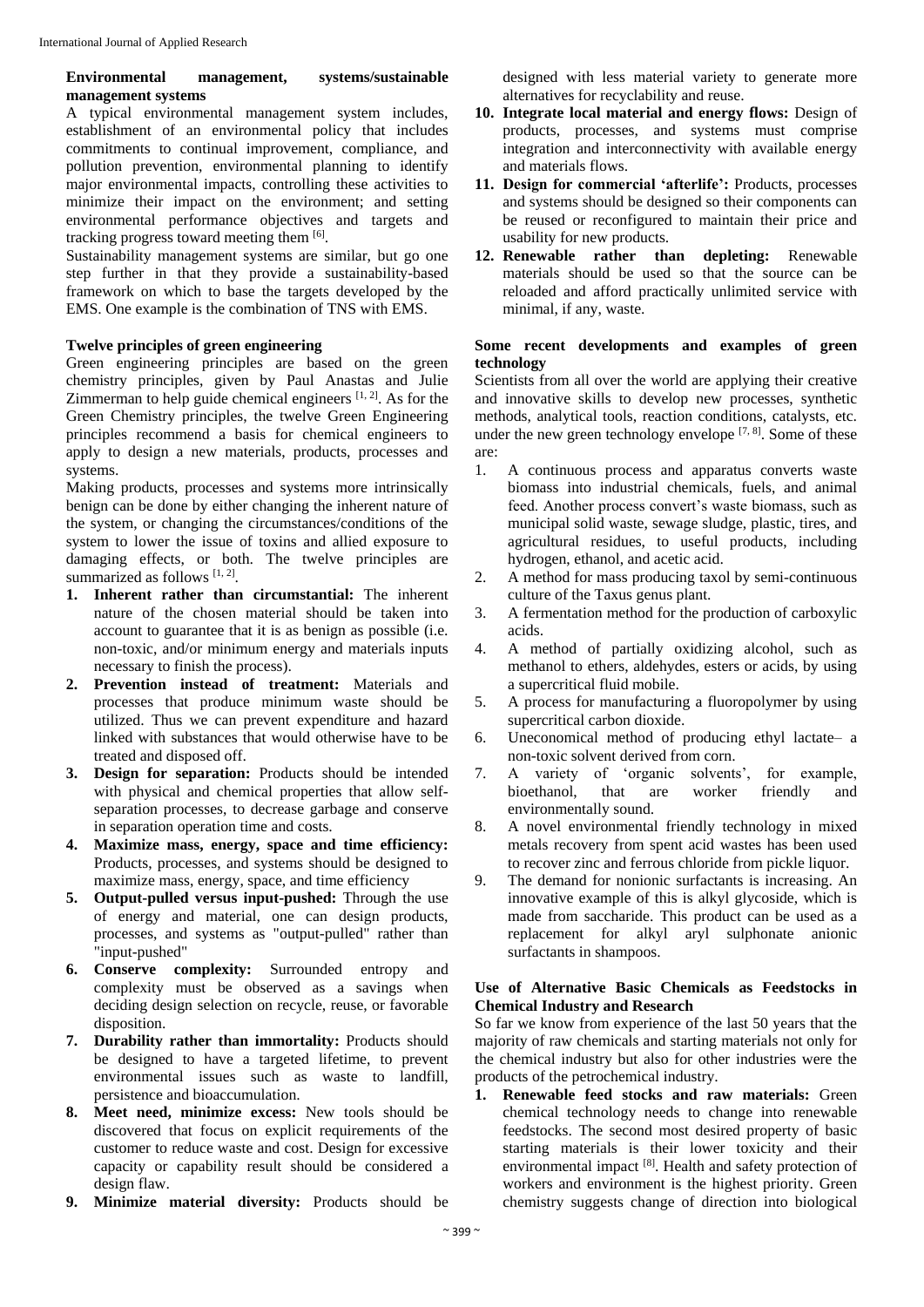raw materials (plant and animal waste, products from fermentation of plant waste, biogas, etc.).

- **2. Oleo chemistry-New biological starting materials:** Fats and oils (from plants and animals) as oleochemical raw materials can become a new source of chemical feedstocks. Already a series of raw materials exist in the market with many applications in cosmetics, polymers, lubricating oils and other products.
- **3. Photochemistry.-New Chemical Processes with the Aid of Light:** Green technology puts a lot of prominence on photochemical reactions in chemical processes. Light (ultraviolet and visible) can become a major catalyst for many reactions, replacing toxic metals in many reactions. Scientists believe that photochemistry has immense potential and many research innovations and applications were introduced in the past years.
- **4. Photocatalytic synthetic routes with Titanium dioxide (TiO2):** In the last decades various research studies have shown immense assurance for using TiO2for photocatalytic industrial reactions under visible light. The energy use is minimized, waste products are very low and the yields are much higher than conventional reactions.
- **5. Photocatalytic oxidations. Waste and toxic chemicals decomposition:** TiO<sub>2</sub> and other metallic oxides  $(Fe_2 + )$ can be used in photocatalytic oxidations for the decompositions of toxic and waste chemical materials. These decompositions, especially used for polychlorinated compounds, phenols, etc., can produce neutral chemicals with minimum toxicity. A useful mixture is  $Fe<sub>2</sub>+/H<sub>2</sub>O<sub>2</sub>$  (Fenton reagent) which can decompose toxic industrial waste with the help of light.
- **6. Waste Biomass as chemical feedstock, biomaterials and biofuels:** The progress of the last decade into the use of biomass for the production of various materials was very remarkable. It was identified for decades that biomass from agricultural processes was wasted  $[6, 7]$ . Scientists examined many aspect of biomass and it is found to be effective. Biomass is considered an extremely important problem of sustainability with increasing fossil fuel value.
- **7. Biodegradation of biomass for biogas and biodiesel:** Biomass is well recognized for its use for biofuels, especially from organic waste in landfills. Biomass, through chemical and physical processes can be used for the production of biodiesel.
- **8. Biocatalysis and biotransformation in the Chemical industry:** Biocatalysis is considered particularly green technology with many applications which are considered benign for the environment and energy efficient. Enzymes have been used for many synthetic chemical routes with enormous rewards in the food and pharmaceutical industries.
- **9. Capture or sequestration of carbon dioxide:** Green chemistry is implicated in carbon dioxide reduction in chemical industries  $[8, 9]$ . Climate change and the phenomenon of greenhouse effect due to  $CO<sub>2</sub>$  emissions are considered as an extremely important environmental problem by Green chemists.

## **Applications of new methodologies in the synthesis of chemical compounds**

Some of the important changes in the synthesis of chemicals under GCE principles and alternative methods are discussed in this section.

- **1. Ionic liquids in organic synthetic routes:** Ionic liquids are used significantly in recent years as alternative solvents in organic synthesis. These substances are called liquid electrolytes, ionic melts, ionic fluids, fused salts, liquid salts, or ionic glasses. Ionic liquids have many applications, as powerful solvents and electrically conducting fluids (electrolytes). They are believed as good candidates for future progress that can give "green" credentials to their use and applications [10, 11].
- **2. Organic synthesis in water:** Water was regarded as for many decades as a medium that was too avoided as solvent for synthetic organic chemistry. Water proved to be an excellent solvent for many synthetic methods. The most interesting example of water as a solvent is the Diels-Alder organic synthesis<sup>[2, 12]</sup>.
- **3. Organic synthesis in polyfluorinated phases:** In these techniques chemists are using polyfluorinated two-phase systems of solvents which dissolve catalysts with a long hyperfluorinatedalcylo- or aliphatic chain. Reagents are dissolved in an organic solvent which is insoluble in the hyperfluorinated phase. Warming up the mixture speed up the reaction with excellent yield of products.
- **4. Supercritical carbon dioxide and supercritical water:** Supercritical fluid is called any liquid substance at a temperature and pressure above its critical point, where distinct liquid and gas phases do not exist. It can diffuse through solids like a gas, and dissolve materials like a liquid. In addition, close to the critical point, small changes in pressure or temperature result in huge changes in density, allowing many properties of a supercritical fluid to be "fine-tuned".
- **5. Use of microwave techniques for organic synthesis:** Microwave furnaces are now common for food warming and cooking. Their use in organic synthesis implemented many years ago and their success in organic synthesis with "green' criteria are very well recognized. Already, there are many research papers and applications for microwave organic synthesis with high yields, without solvents, low waste and very low energy requirements [11] .
- **6. Sonochemistry-The use of ultrasound for synthesis:** Chemical reactions can be enhanced by sonic waves and by ultrasound. These are very advanced "green" techniques with outstanding high yields. There are three classes of sonochemical reactions: homogeneous sonochemistry of liquids, heterogeneous sonochemistry of liquid–liquid or solid–liquid systems, and, extend beyond with the previous techniques, sonocatalysis. The chemical improvement of reactions by ultrasound has been explored and has valuable applications in mixed phase synthesis, materials chemistry, and biomedical uses [3, 10] .

# **Conclusions**

The environmental and climatic issues facing across the globe are widely recognized as daunting problems. Therefore, green technologies and ecological sustainable development is vital as the quality of life is declining. We have had major progress in technology causing depletion of natural life sustaining resources, especially clean air and water. These problems are causing substantial environmental, economic and social impairment on a worldwide scale. Sustainable development implies that